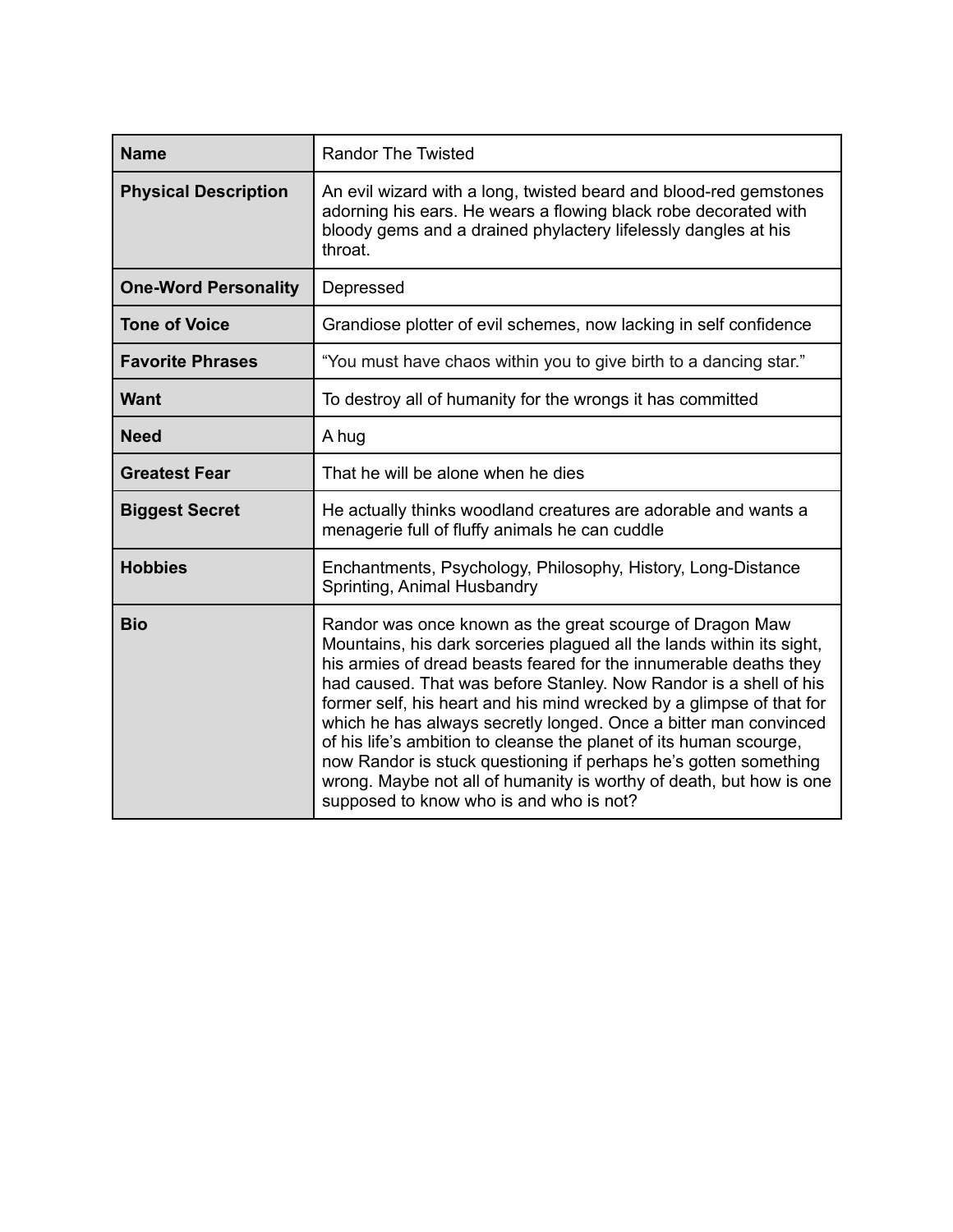| <b>Name</b>                 | N/A                                                                                                                                                                                                                                                                                                                                                                                                                                                                                                                                                                                                                                                                                                                                                           |
|-----------------------------|---------------------------------------------------------------------------------------------------------------------------------------------------------------------------------------------------------------------------------------------------------------------------------------------------------------------------------------------------------------------------------------------------------------------------------------------------------------------------------------------------------------------------------------------------------------------------------------------------------------------------------------------------------------------------------------------------------------------------------------------------------------|
| <b>Physical Description</b> | A nondescript wall in the back corner of a dungeon, musty and old<br>and made of stones which have been stacked in this way since<br>time immemorial. A glowing cerulean orb has been stuck to the<br>wall by some unknown means, pulsing slowly and gently over time.                                                                                                                                                                                                                                                                                                                                                                                                                                                                                        |
| <b>One-Word Personality</b> | Flamboyant                                                                                                                                                                                                                                                                                                                                                                                                                                                                                                                                                                                                                                                                                                                                                    |
| <b>Tone of Voice</b>        | A florid poet in all the worst ways, incapable of speaking in any way<br>that isn't the purplest of prose                                                                                                                                                                                                                                                                                                                                                                                                                                                                                                                                                                                                                                                     |
| <b>Favorite Phrases</b>     | "I am a seagull, Looking for a nest, In the arms of love."                                                                                                                                                                                                                                                                                                                                                                                                                                                                                                                                                                                                                                                                                                    |
| <b>Want</b>                 | To write a great poem                                                                                                                                                                                                                                                                                                                                                                                                                                                                                                                                                                                                                                                                                                                                         |
| <b>Need</b>                 | Arms                                                                                                                                                                                                                                                                                                                                                                                                                                                                                                                                                                                                                                                                                                                                                          |
| <b>Greatest Fear</b>        | That their life is meaningless                                                                                                                                                                                                                                                                                                                                                                                                                                                                                                                                                                                                                                                                                                                                |
| <b>Biggest Secret</b>       | It is hiding a body behind itself                                                                                                                                                                                                                                                                                                                                                                                                                                                                                                                                                                                                                                                                                                                             |
| <b>Hobbies</b>              | Poetry, Philosophy, Self-reflection                                                                                                                                                                                                                                                                                                                                                                                                                                                                                                                                                                                                                                                                                                                           |
| <b>Bio</b>                  | A humble wall in the back corner of a dungeon is not the place one<br>expects to go in the name of poetry, and yet by some cruel chance<br>of fate it is indeed where the Orb of Poetic Thought has taken up<br>its new home. The legendary orb said to be the muse of many of<br>history's greatest has now been accidentally plugged into a light<br>socket tucked behind a crate of dried fish. Now these lifeless<br>stones must contemplate the nature of their being as if they too<br>had the ragged heart of a human. Unsuspecting passersby may<br>think they are hearing an echo of a distant poet whispering to<br>themselves in solitude, but those who listen closely will find a new<br>great talent, cursed without arms to record its genius. |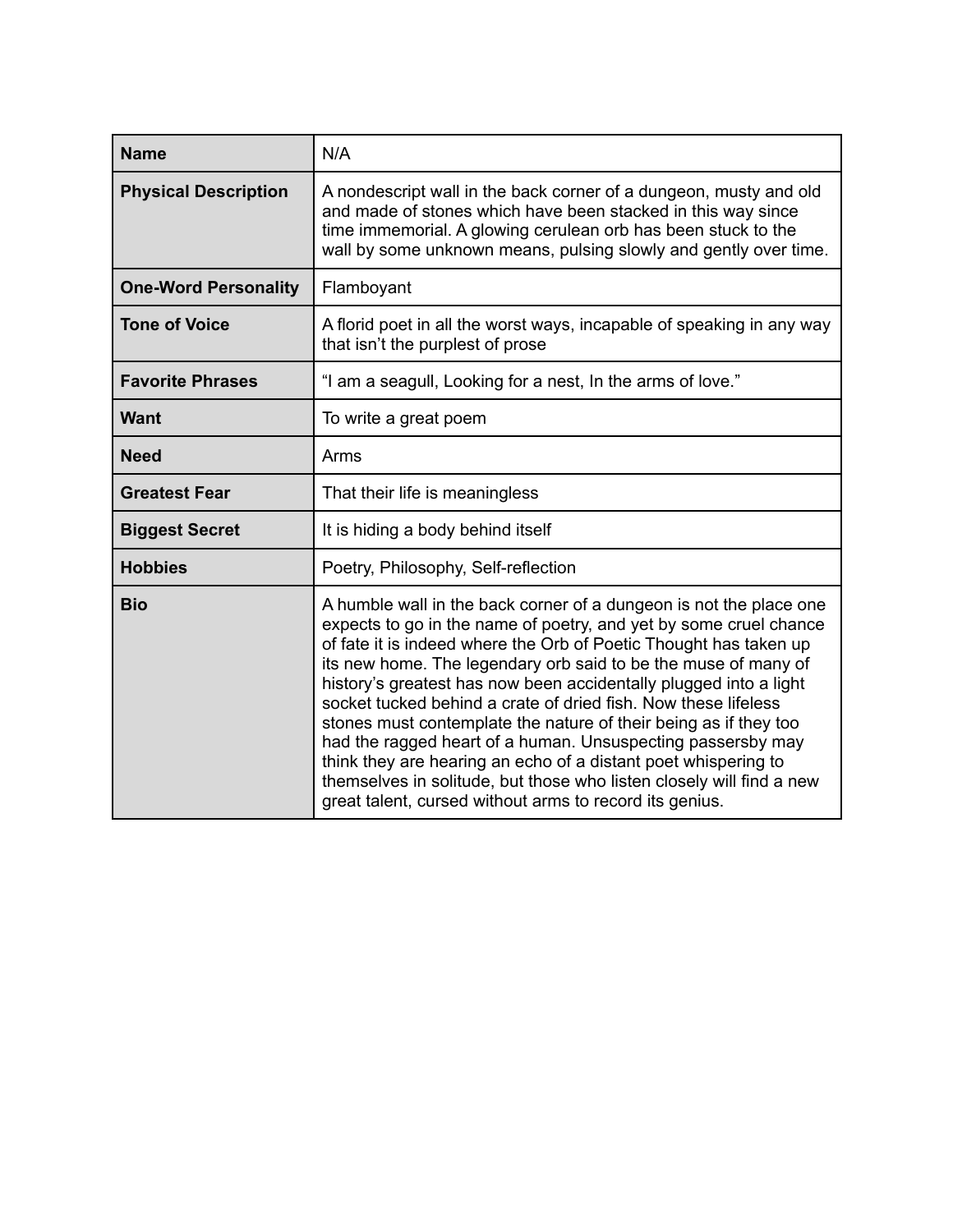| <b>Name</b>                 | Zer0 Cr4sh                                                                                                                                                                                                                                                                                                                                                                                                                                                                                                                                                                                                                                                                                                                                                                                                                                                                                                                                                                  |
|-----------------------------|-----------------------------------------------------------------------------------------------------------------------------------------------------------------------------------------------------------------------------------------------------------------------------------------------------------------------------------------------------------------------------------------------------------------------------------------------------------------------------------------------------------------------------------------------------------------------------------------------------------------------------------------------------------------------------------------------------------------------------------------------------------------------------------------------------------------------------------------------------------------------------------------------------------------------------------------------------------------------------|
| <b>Physical Description</b> | Chubby edgelord with a feminine physique obscured by draping<br>black leather. A green visor doubles as sunglasses, and their ear is<br>eternally streaming a wire from its interior, trailing down to their<br>deck which hangs at their hip in a custom tailored case.                                                                                                                                                                                                                                                                                                                                                                                                                                                                                                                                                                                                                                                                                                    |
| <b>One-Word Personality</b> | Frantic                                                                                                                                                                                                                                                                                                                                                                                                                                                                                                                                                                                                                                                                                                                                                                                                                                                                                                                                                                     |
| <b>Tone of Voice</b>        | Panicked grad school student desperate to prove their intellect                                                                                                                                                                                                                                                                                                                                                                                                                                                                                                                                                                                                                                                                                                                                                                                                                                                                                                             |
| <b>Favorite Phrases</b>     | "The proletarians have nothing to lose but their chains. They have<br>a world to win."                                                                                                                                                                                                                                                                                                                                                                                                                                                                                                                                                                                                                                                                                                                                                                                                                                                                                      |
| <b>Want</b>                 | To defend their thesis and get their PhD                                                                                                                                                                                                                                                                                                                                                                                                                                                                                                                                                                                                                                                                                                                                                                                                                                                                                                                                    |
| <b>Need</b>                 | To learn that it's ok to be mediocre                                                                                                                                                                                                                                                                                                                                                                                                                                                                                                                                                                                                                                                                                                                                                                                                                                                                                                                                        |
| <b>Greatest Fear</b>        | That they'll never make a lasting impact in life                                                                                                                                                                                                                                                                                                                                                                                                                                                                                                                                                                                                                                                                                                                                                                                                                                                                                                                            |
| <b>Biggest Secret</b>       | They love reading trashy romance novels                                                                                                                                                                                                                                                                                                                                                                                                                                                                                                                                                                                                                                                                                                                                                                                                                                                                                                                                     |
| <b>Hobbies</b>              | Reading, Hacking, Building Computers, Rock Climbing, Parkour                                                                                                                                                                                                                                                                                                                                                                                                                                                                                                                                                                                                                                                                                                                                                                                                                                                                                                                |
| <b>Bio</b>                  | Their parents have never understood, but neither has anyone else.<br>This is the curse of true brilliance, that none may approach them<br>atop their great mountain of intellect, that none may know the<br>suffering to be found there. The darkness is the only thing which<br>embraces them, the only thing which truly understands, and so<br>they wear the black. They will show the world true greatness, they<br>will lead humanity into a grand and glorious future, but first they<br>must prove themselves. These lesser minds cannot comprehend<br>their greatness, and so must be shown some trivial piece of paper<br>with some institution's name written on it. A piece of paper which is<br>surprisingly difficult to achieve, even after years of repeated efforts.<br>The small minds have rejected them twice so far, and will use any<br>excuse to do so again, keeping from them the required PhD to give<br>weight to their philosophical brilliance. |